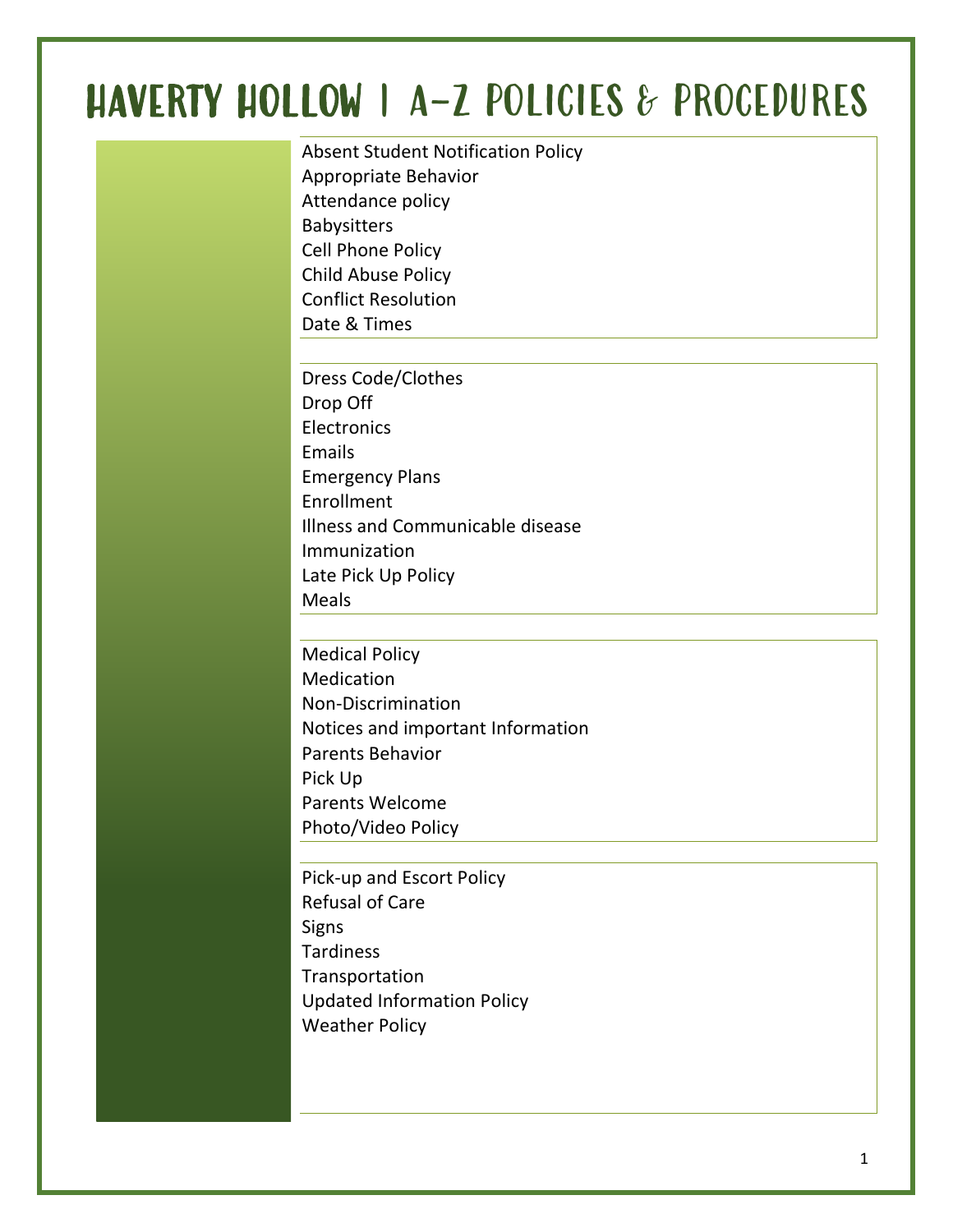#### Absent Student Notification Policy:

If your Child is enrolled, you must let us know by noon the day they will be absent from afterschool.

#### Appropriate Behavior:

The safety and interests of your children is our primary concern. Teachers will use positive reinforcement and guidance techniques for desired behaviors. If any student has frequented behavior problems that are deemed unsafe or inappropriate the Director will communicate this with the parents. If these behaviors continue the child will be dismissed from the program. HH reserves the right to dismiss without prior incident if other children or staff are put at risk.

#### Attendance policy:

All students must be registered with HH. Paperwork, including immunizations, must be completed and fees paid. Registered students are eligible to attend any day school is open. Sick children may not remain in the program and must be picked up promptly.

#### Babysitters:

We have awesome teachers! Some of them babysit our children. If you hire a HH employee, the employee will clock out before signing students out and HH is not responsible for the employee's behavior and actions during the time you hire them to babysit.

#### Cell Phone Policy:

NO CELL PHONE USE WHEN PICKING UP YOUR CHILD. Thank you in advance for your cooperation.

#### Child Abuse Policy:

HH **primary** concern is the safety and well-being of the children. See Law Below:

*Childcare and day care personnel having reasonable cause to believe that a child under the age of 18 has had physical injuries inflicted upon him/her by other than accidental means by a parent or guardian or has been neglected or exploited by a parent or guardian or has been sexually assaulted or sexually exploited, MUST be reported or cause reports to be made to the Department of Human Resources, Child Protection Agency.*

#### Conflict Resolution:

Students enrolled in HH will experience situations with other students. Anytime there is a conflict physical, verbal or otherwise we will take steps to rectify the situation as best we can. Every situation is different, and we will use redirection, pier resolution, discussion, removal of privileges at HH and parent meetings to work on resolving things that come up. At NO time may a parent approach another student and we are not authorized to disclose what the other student's "consequence" is.

#### DATE & TIMES - AFTER SCHOOL:

After school is open from 2:00pm-6:00pm from August 1, 2022- May 26, 2023. HH follow the Atlanta Public Schools calendar and weather closures.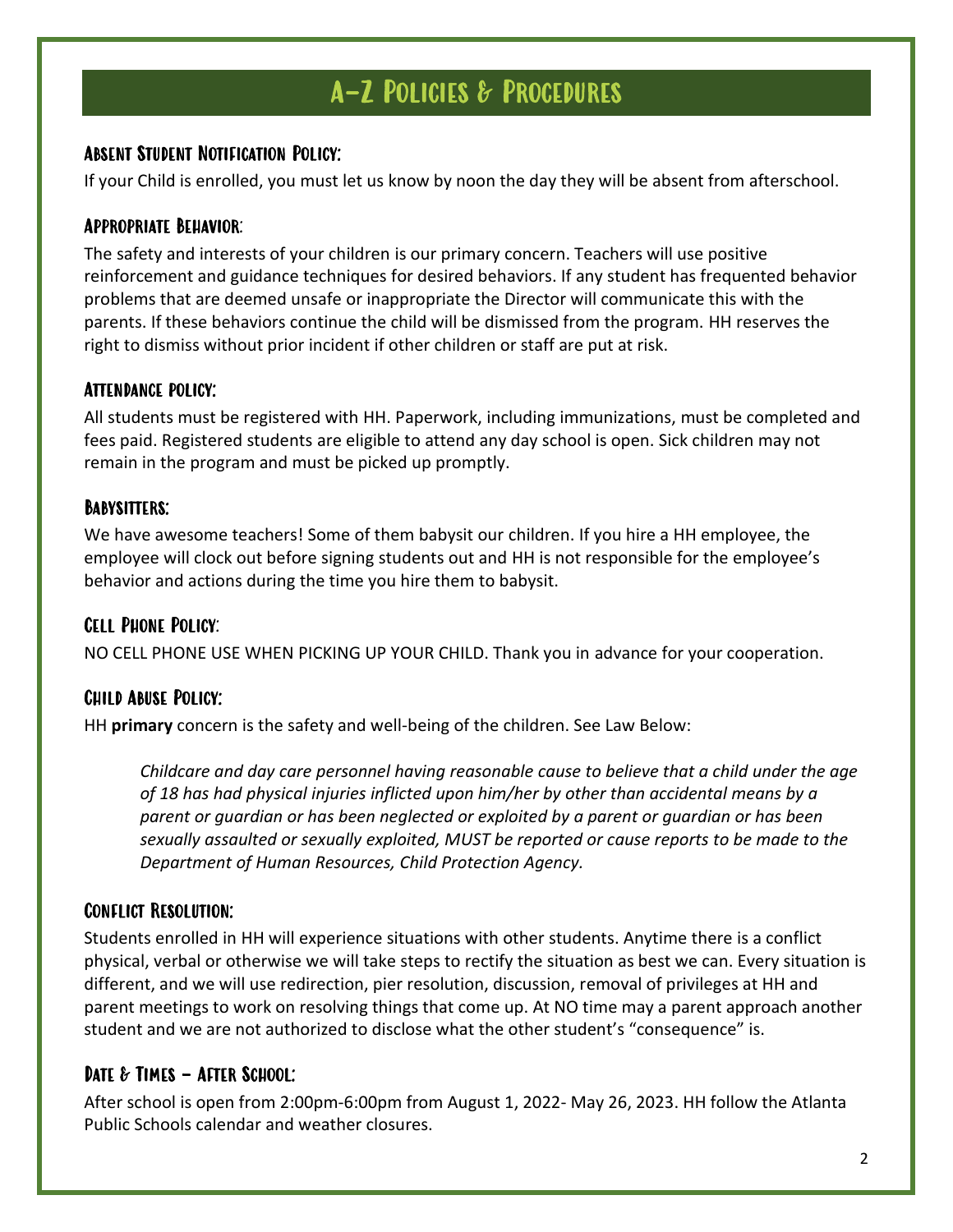#### Dress Code/Clothes:

Your child should be sent to school wearing clothes that can get messy. Additionally keep in mind the weather each day as we spend so much time outside it is important to dress appropriately for outdoors in every season. All items should be labeled with your child's names.

#### Electronics**:**

There are no Electronics allowed. Any toys or electronics brought to HH are not the responsibility or HH.

#### Emails:

We limit our emails, but you will receive them for quarterly updates, emergency situations, and invoices. Parents are responsible for opening and knowing the information in the emails.

#### Emergency Plans:

We have well thought out Emergency Plans and they are available for viewing at the daycare. This includes, Fire, Weather, Bomb, Intruder etc.

#### Enrollment**:**

We welcome all children from grades PK-5<sup>th</sup> to join us in our mixed age program.

#### Illness and Communicable disease:

Attendance of an ill child with communicable diseases such as conjunctivitis (pink eye), head lice, scabies, ring worm, chicken pox, diarrhea, fever, vomiting, Strep Throat, COVID 19, Pin worms, Green runny noses etc. will not be permitted. Parents will receive written notification when a communicable disease has been introduced into the program.

It is the parents' responsibility to notify HH of any communicable disease their child has and may have brought to our program otherwise we are required to report any suspected case of notifiable Communicable disease to the local county Health Department.

#### Immunization**:**

We are required by law to have a copy of an childcare immunization certificate or a exemption affidavit within 30 days of your child enrolling. Failure to turn this will result in unenrollment without refund for 6weeks notice.

#### Insurance**:**

All children enrolled must be currently covered by health insurance. HH does not carry individual liability insurance. All medical expenses incurred in the rare event of injury or illness will be incurred by the guardian.

#### Late Pick Up Policy

Students must be picked up no later than 6:15. Late fee is \$5+ \$1/minute.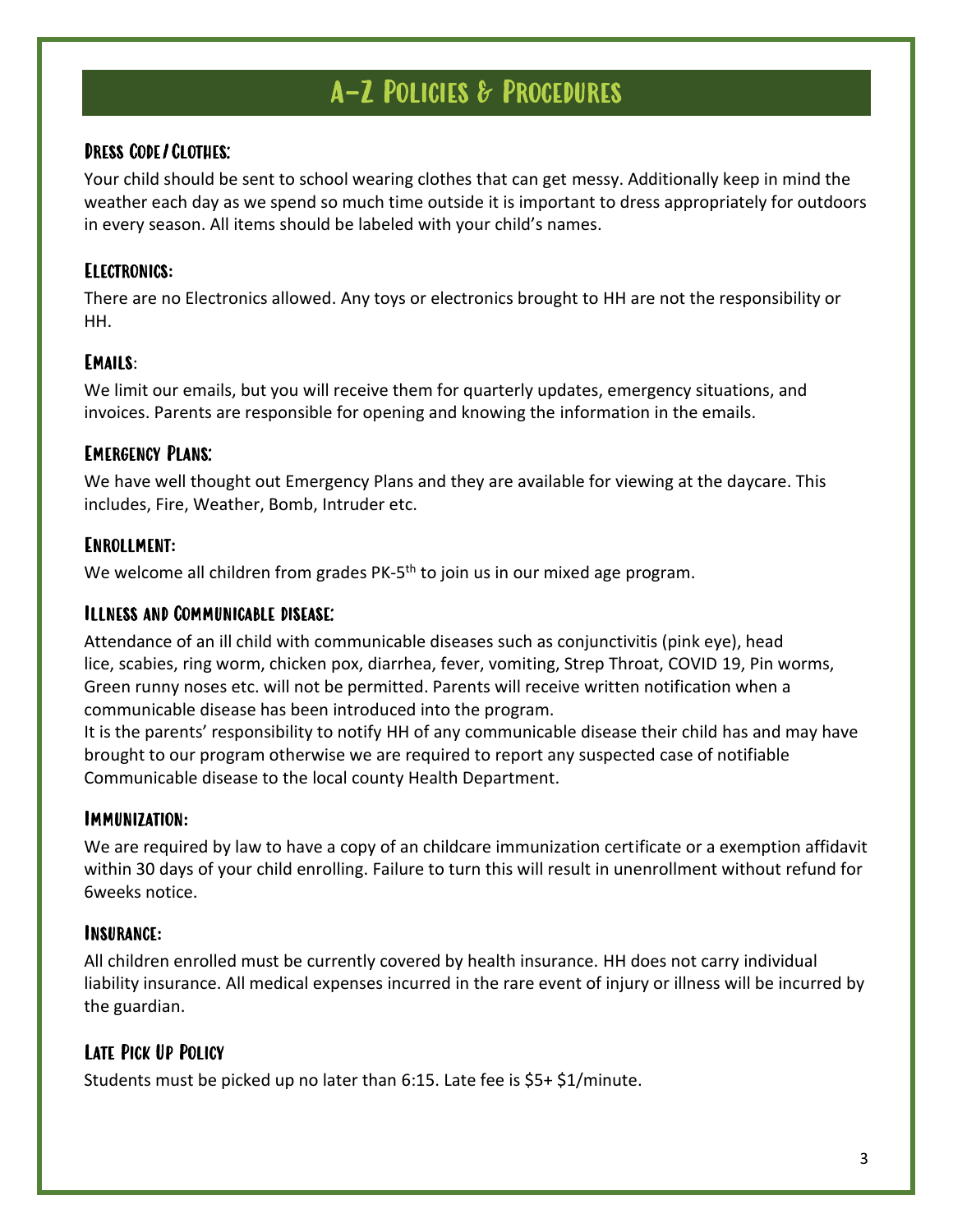#### Meals:

We serve prepackaged afternoon snack.

#### Medical Policy:

You must authorize HH employees to administer first aid and CPR to your child. If you cannot be reached, you authorize HH and its employees to authorize transportation of my child to Children's Healthcare Emergency Room. You must grant my consent for the hospital and its medical staff to provide your child with emergency medical treatment which a physician deems necessary. **You must agree to accept financial responsibility for all medical expenses incurred.**

#### MEDICATION:

We do not administer medications without prescription. If you have a prescription, you must fill out a medicine Authorization form and provide prescription document.

#### Notices and important Information:

There will always be a posted copy of the HH license, a copy of the rules, the monthly Calendar, and all other important information on a trifold at the sign in table

#### Parents Behavior:

We ask parents to follow rules. This includes being respectful to teachers, families, and other children. All policies must be followed. HH maintain the rights to discontinue care to a student based on parent or authorized pick-up behavior.

#### Parents Welcome:

Parents are welcomed to observe and interact as well as join us in any area that is utilized by children. We would also like to invite parents to feel welcomed to participate and volunteer in any activities or special events we take part in. We always welcome any questions or concerns as well as feedback from our parents and would be happy to provide parents with progress reports for their children.

#### PHOTO/VIDEO POLICY:

Haverty Hollow Inc and their publishers and partner the right to use my/my child's image, name, and/or statement for incorporation into a HH product in all forms and media including advertising and related promotion. I grant the right to use my/my child's image in connection with all uses of the HH LLC or product and waive the right to inspect or approve use of my/my child's image, name, and/or statement as incorporated in the product. I release HH and their publishers and partners from all liabilities related to any claims of copyright infringement or other compensation. I acknowledge that I have no ownership rights in the HH product.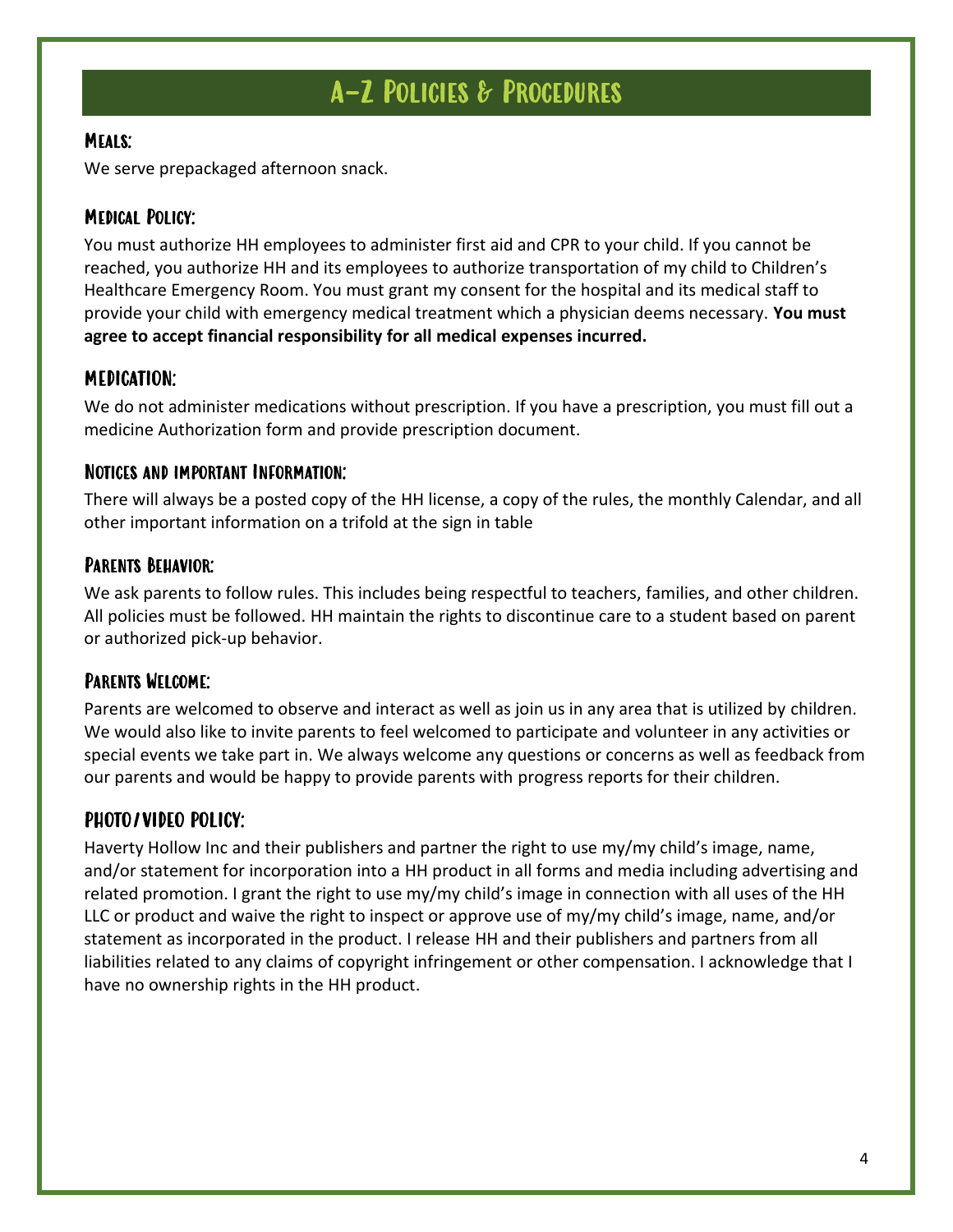#### Pick-up and Escort Policy:

An authorized adult MUST sign out your child(ren) by 6:30pm. Once your children are signed out, they must remain with the adult until escorted out of the building.

#### Refusal of Care:

We reserve the right to discontinue care to any student enrolled in the program at any time for any reason in any of its employment practices, educational programs, services, or activities, other than based on race, color, religion, gender, national origin, age, veteran status, disability, marital status, or sexual orientation.

#### Signs**:**

Please use our signs to gain information about our program. It is the parent's responsibility to check our Boards for information about payments, permission slips, upcoming events, and other important info.

**TRANSPORTATION:** We provide routine transportation pick up from 4 elementary schools. All parents must sign agreement and provide emergency medical information to remain on the bus.

#### Updated Information Policy:

Parents are responsible for updating HH on any significant changes as they occur in the enrollment information. (Ie. phone numbers, address, emergency contacts, pickup list etc.).

#### Weather Policy:

On days when Atlanta public school is closed due to inclement weather such as tornados, snow etc. We will be closed. It is the guardian's responsibility to be aware of early dismissal and school closings. No reimbursement will be issued for these days. In the case of an emergency or severe weather during HH we will follow procedure and either get to a safe place in the building, meet at a safe place outside of the building or evacuate to our safe location is at Northside Presbyterian.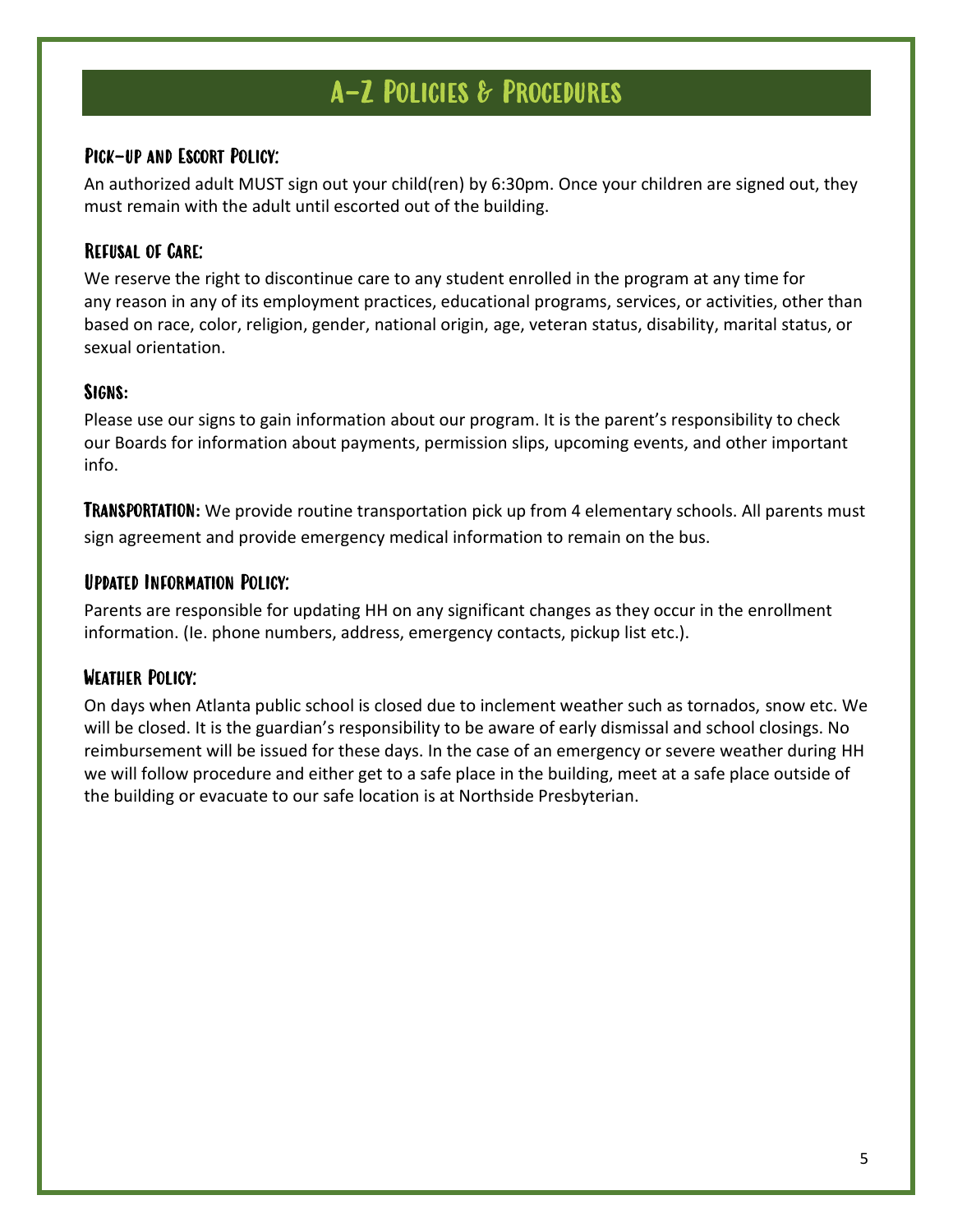### TUITION POLICY

**Application Fee:** There is \$30 per child nonrefundable application fee**.**

**Tuition**

#### **Full Time Tuition:**

**1st Child:** \$2300 per semester | **Additional Siblings** \$2050 *We offer a 5-month Fixed rate of \$460/month for the 1st child, \$410 for additional siblings*

#### **Part Time | Set Scheduled Days:**

1st Child: \$100/month per day scheduled (Ex. Attending Mon, Weds, Thurs is \$300/mo) Additional Siblings \$90/month per day schedule (Ex attending Tues & Fri is \$180/mo)

#### **Drop In | Use only as needed**

1st Child: \$31/day | Additional Siblings \$28/day *\*Must call to request each day to see if space is available*

**ALL Tuition** is paid online using RegPoint. You must keep a working card on file for Auto pay. We take Visa, Discover or MasterCard. **No checks or Cash is permitted**. For your convenience once you register online you will be set up for Auto Billing on the 1st of each month for Fulltime and Partime. For Drop In tuition is due on the  $10<sup>th</sup>$  on the following month

**If for any reason you need to update the card on file, pay early or request extension** simply send an email to HavertyHollow@gmail.com 2 business days prior to the Auto billing. If you have a financial hardship or situation in ADVANCE of the payment due date. We understand life can happen and we want to work with you so in ADVANCE of the Due Date.

**If you are late without notice more than 3 times** you may be unenrolled from the afterschool. Additionally, if you are not caught up by end of the month, you will be unenrolled until balance is paid.

#### **FULL TIME CANCELLATION POLICY**

If your schedule changes and you no longer need Afterschool Full Time or Part Time, we require 3 weeks' notice EMAILED to [HavertyHollow@gmail.com.](mailto:HavertyHollow@gmail.com)

This allows us to maintain a high-quality program so we can schedule teachers and activities according to enrollment. Because tuition is a fixed rate when you leave you may owe a balance OR we may owe you. We do 2 simple math problems to see how many instructional days your child has been enrolled and how much you have paid. Total Tuition Incurred= Number of Instructional Days Enrolled X Daily Rate Tuition Incurred & Balance Due or Refunded = Total Tuition Incurred - Total Tuition Paid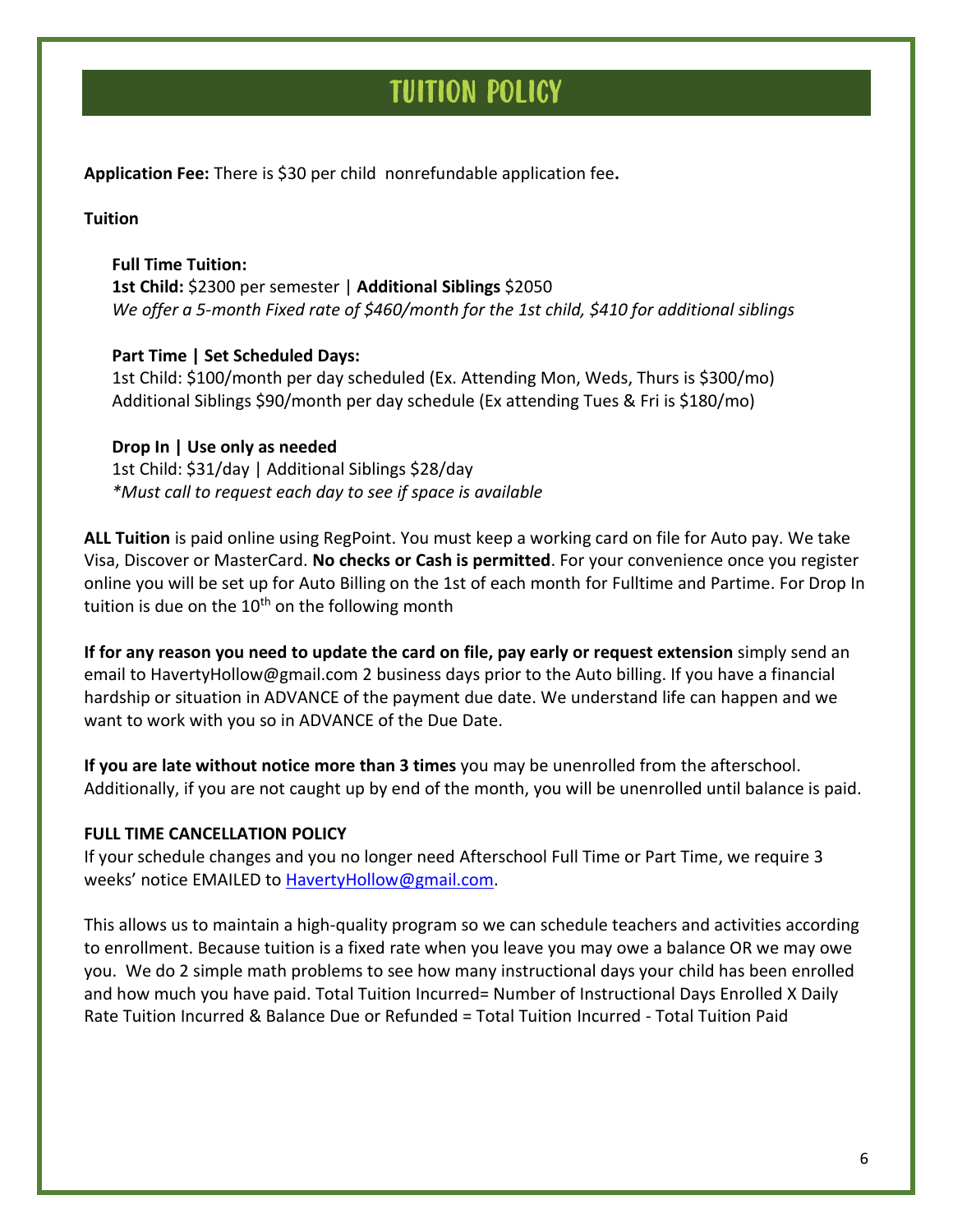# TRANSPORTATION AGREEMENT

| (Elementary School Attending)                                                                                                                                                                              |  |  |
|------------------------------------------------------------------------------------------------------------------------------------------------------------------------------------------------------------|--|--|
| Haverty Hollow is approximately 2.5 to 4 miles from the elementary school my child attends.                                                                                                                |  |  |
| My child will be transported on the following days (Parent initial required next to each day attending)                                                                                                    |  |  |
|                                                                                                                                                                                                            |  |  |
|                                                                                                                                                                                                            |  |  |
|                                                                                                                                                                                                            |  |  |
|                                                                                                                                                                                                            |  |  |
|                                                                                                                                                                                                            |  |  |
| Employees of Haverty Hollow are authorized to receive my child. In the event Haverty Hollow is not<br>present to receive my child from the elementary school, the following procedures are to be followed: |  |  |
|                                                                                                                                                                                                            |  |  |
| If the event my child is not to be transported as outlined above, I will notify Haverty Hollow with as<br>much notice as possible.                                                                         |  |  |
|                                                                                                                                                                                                            |  |  |
|                                                                                                                                                                                                            |  |  |
|                                                                                                                                                                                                            |  |  |